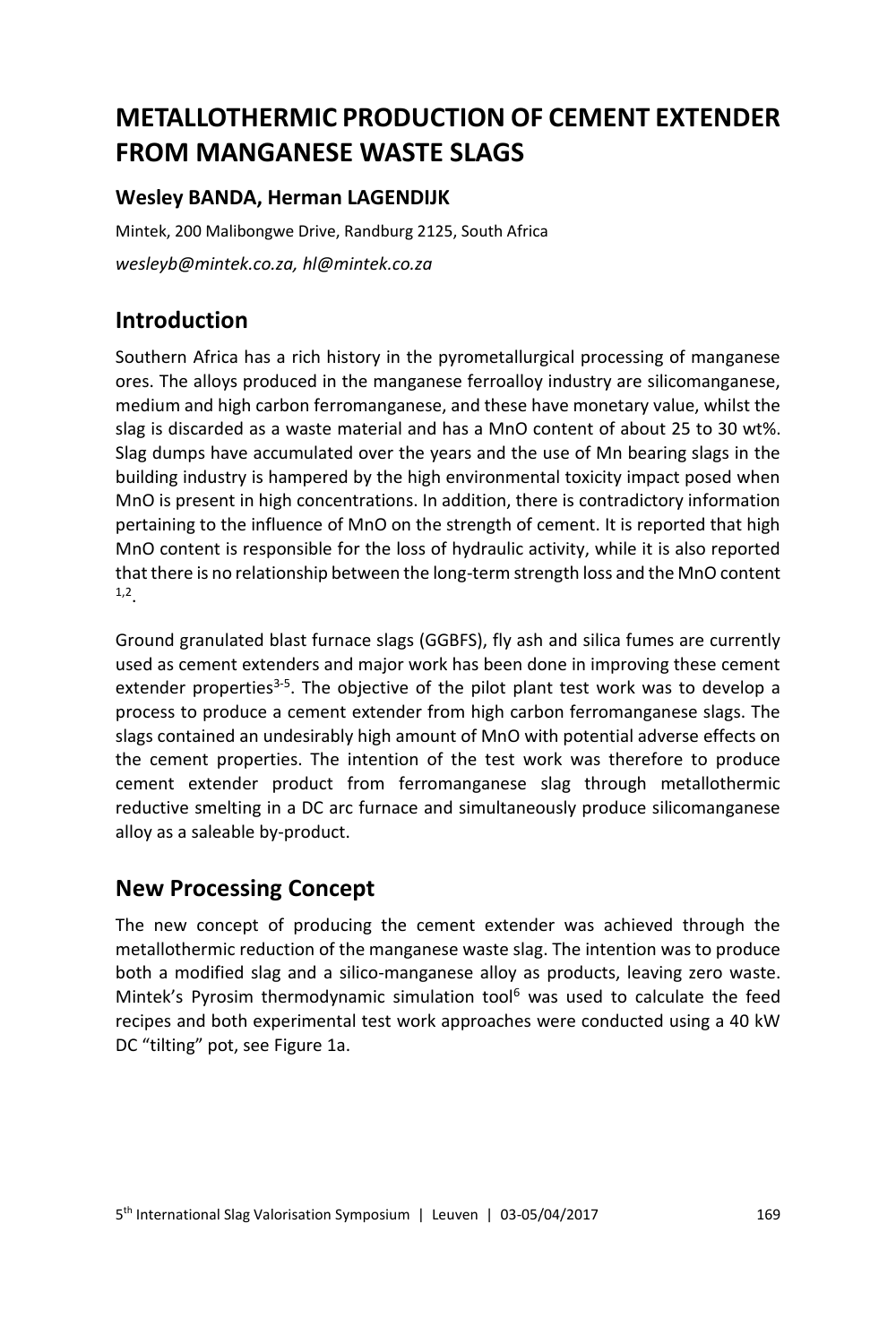# **Results and Discussion**

Both the slag and metal samples, see Figure 1, (b)-(d) were analysed by Inductively Coupled Optical Emission Spectrometry (ICP-EOS) methods at Mintek and the bulk chemical analytical results are presented in the sections below. Table 1 presents the initial high carbon ferromanganese (HCFeMn) waste slag composition, the thermodynamically modelled modified slag composition as well as the actual test modified slag composition.



**Figure 1:** (a) 40 kW DC "tilting" pot facility, (b) Granulated slag product, (c) entrained SiMn product, (d) SiMn alloy product

A thermodynamic modelling program (Pyrosim) was used to calculate the feed recipes needed to meet the modified slag specifications after the metallothermic reduction. This simulation model uses the method of Gibbs free energy minimisation to predict equilibrium conditions. It was found that the feed compositions predicted by Pyrosim led to average composition results from the actual test that were in close agreement to the specifications. The MnO content was also significantly reduced from 31 wt% in the HCFeMn waste slag to 8 wt% in the actual test modified slag.

| <b>TUBIC 1:</b> CHCHINGH CONTROSITIONS OF SIGHTS, WERE |      |                                |                  |      |            |               |  |
|--------------------------------------------------------|------|--------------------------------|------------------|------|------------|---------------|--|
|                                                        | MgO  | Al <sub>2</sub> O <sub>3</sub> | SiO <sub>2</sub> | CaO  | <b>MnO</b> | FeO           |  |
| HCFeMn slag (average from 4 bags)                      |      | 4                              | 30               | 26   | 31         | $\mathcal{P}$ |  |
| Standard deviation                                     | 0.64 | 0.05                           | 0.91             | 3.64 | 2.35       | 0.87          |  |
| Pyrosim                                                |      | 15                             | 37               | 34   |            | 0             |  |
| Actual results (average from 6 taps)                   | 9    | 14                             | 40               | 31   | 8          | າ             |  |
| <b>Standard deviation</b>                              | 0.78 | 0.92                           | 0.76             | 0.77 | 1.55       | 0.02          |  |

**Table 1:** Chemical compositions of slags, wt%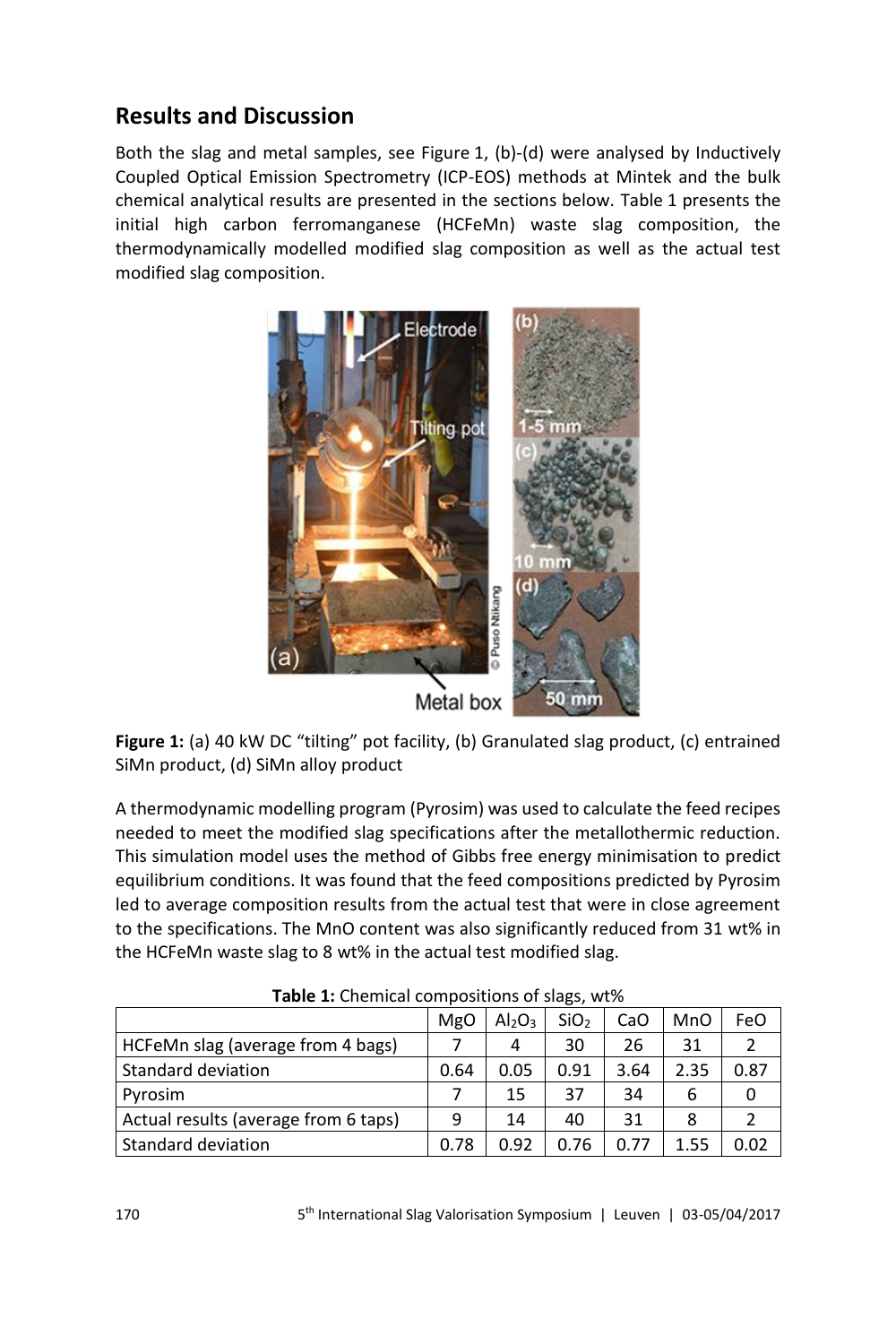The abovementioned MnO specification was based on previous leaching test results which indicated that 8 wt% was environmentally acceptable<sup>7</sup>. The other modified granulated slag specifications were based on that of ground granulated blast furnace slag (GGBFS) specifications (EN-197)<sup>8</sup> which is widely used in the cement industry. Table 2 contains the GGBFS target specifications and the corresponding modified slag results. A mineralogical analysis was conducted to determine the presence of entrained metal after physical separation, the phase chemical composition, as well as the quantity of glassy (amorphous) phase formed in the product slag. The specifications for cement extender grade dictates that the slag must consist of >95% glassy phase and as it can be seen from the table, the modified slag met all specifications. In addition, no metal was found to be entrained in the slag after physical separation.

| Table 2: Slag parameters                |                    |               |  |  |  |
|-----------------------------------------|--------------------|---------------|--|--|--|
|                                         | <b>GGBFS</b> specs | Modified slag |  |  |  |
| $\sum_{ }$ MgO+CaO+SiO <sub>2</sub> wt% | > 67               | 80            |  |  |  |
| $B3 = [(MgO+CaO)/SiO2]$                 | >1                 | $0.9$ to 1.05 |  |  |  |
| Glass content, wt%                      | > 95               | 99            |  |  |  |
| MnO, wt%                                | N/A                | $8 + 2$       |  |  |  |

Similar to the modified slag, the alloy composition predicted by Pyrosim was in close agreement with the alloy composition from the actual test. The alloy met the ASTM grade B specifications<sup>9</sup>, where the Si was in the range 16-18.5 wt% and the Mn was within the range 65-68 wt%. The SiMn alloy produced therefore met the grade B ASTM specification for silico-manganese, as can be seen in Table 3.

|         | SiMn specs            | Modified slag |  |  |  |  |
|---------|-----------------------|---------------|--|--|--|--|
| Si, wt% | Grade C1: 12.5 - 16   | $18 + 5$      |  |  |  |  |
|         | Grade B1: $16 - 18.5$ |               |  |  |  |  |
|         | Grade A1: $18.5 - 21$ |               |  |  |  |  |
| Mn, wt% | $65 - 68$             | $70 \pm 5$    |  |  |  |  |

**Table 3**: Alloy parameters

#### **Strength and Leaching stability tests**

The metallothermically-modified slag is expected to pass the cement strength tests, based on strength test results from slags produced by the initial approach which involved dilution only. Synthetic Precipitation Leaching procedure (SPLP), which focuses on environmental conditions, was conducted on the metallothermicallymodified slag. In comparison to composite cement in the class CEM V/A (S-V) 32.5N, it was found that the slag was very stable under aggressive acid leaching conditions<sup>10</sup>. A high-level techno-economic evaluation was conducted on six conceptual flowsheets for a plant modifying 355 kt/annum of waste slag. Because of different MnO levels in the starting waste slag, it was found that dumped HCFeMn could be processed